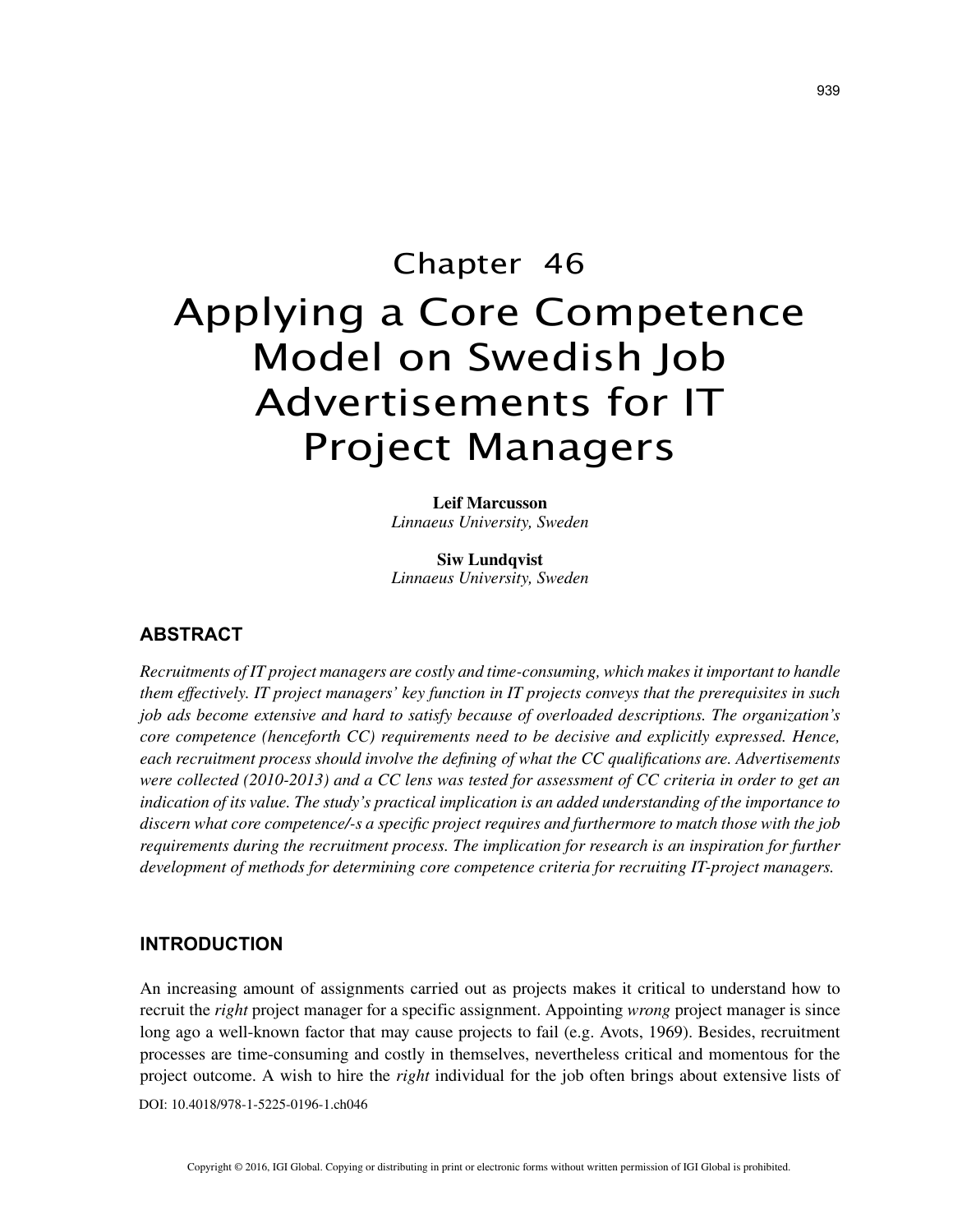#### *Applying a Core Competence Model on Swedish Job Advertisements for IT Project Managers*

prerequisites in the job ads. (henceforth ads.), which should reveal the employers' opinions about what qualities a certain IT project manager job requires. Consequently, it could be quite demanding to grasp which qualifications and attributes to seek for in the applicants, and likewise difficult to clearly express the requirements in the ads.

A study carried out in the UK, by Den Hartog (2007), stresses the fact that "*…*the vocabulary used is often also somewhat ambiguous, raising issues about what exactly is being looked for" (p. 72). An example of this phenomenon is that in a fifth of the leadership ads. no leadership-oriented terminology was used, even though they advertised vacancies for leading positions as CEOs, chairmen and directors. So those terms were actually expected to be prominent in the ads. Den Hartog (2007) studied. The task of appointing an IT project manager should be carefully accomplished because of this role's high importance for the project's processes and outcome. Besides, the IT project managers' competence profiles differ depending on project type as well as the rating of success criteria; furthermore, project management requires specific tools and techniques (Munns & Bjeirmi, 1996; Müller & Turner, 2007, 2010).

The organizational context that today's project managers must deal with in their everyday work situation is described by Ruuska and Vartiainen (2003, p. 307): "Today's organizations are often multi-project environments, where projects constitute a major part of business, and several project assignments are realized simultaneously". However, Peslak (2012) found that the size of the organization did not influence the IT project management success. Also Gillard and Price (2005) seem to have hit the head on the nail regarding the project managers' exposure by concluding that it is the project manager who is praised in times of success, but also the one who is blamed when things did not work out as well. Another weighty issue is that the role as a project manager is mostly a temporary assignment without comparable opportunities for advancement that are available for traditional leadership posts (Hölzle, 2010).

El-Sabaa (2001) took a standpoint in Katz' (2009) three administrative skills during a study about project manager's assignments and found that regardless of what business/sector the project belonged to, the project manager's human skills were the most influential whilst the technical skills were the least influential. Nevertheless, it could be difficult to lead and manage projects in the IT sector without, at least, basic knowledge of technical requirements and conditions for those projects. Apart from that, technical specialists who take on project management assignments could instead of having trouble with technical issues being influenced by the "fundamental tension" between management and technology (Hodgson, Paton & Cicmil, 2011, p. 381). However, prospect project managers' knowledge and experience from the practical field are often presumed as they are presupposed as fundamental to their work performance and also to project success.

There is no single road that leads to becoming an IT project manager; therefore there are several conceivable opportunities for people who aim at those positions. The alternatives stretch between formal and informal education and training, of which the latter often imply workplace learning. Irrespective of what type of education/training a future IT project manager has experienced, the matching between an individual and a certain project is critical for the project outcome. Furthermore, the fact that IT projects are known to be particularly unsuccessful when it comes to delivering project outcome in time and on budget (KPMG, 2005) adds further to the problematic recruitment situation. Hence, it is important to facilitate the recruitment process, not least regarding how the *right* qualification requirements are discerned and expressed.

This study aims at studying recruitment of IT project managers on the Swedish labour market and took a starting point in how ads. for IT project managers were worded, and how the qualification requirements were expressed. According to the literature (cf. Antvik & Sjöholm, 2006) search criteria that are